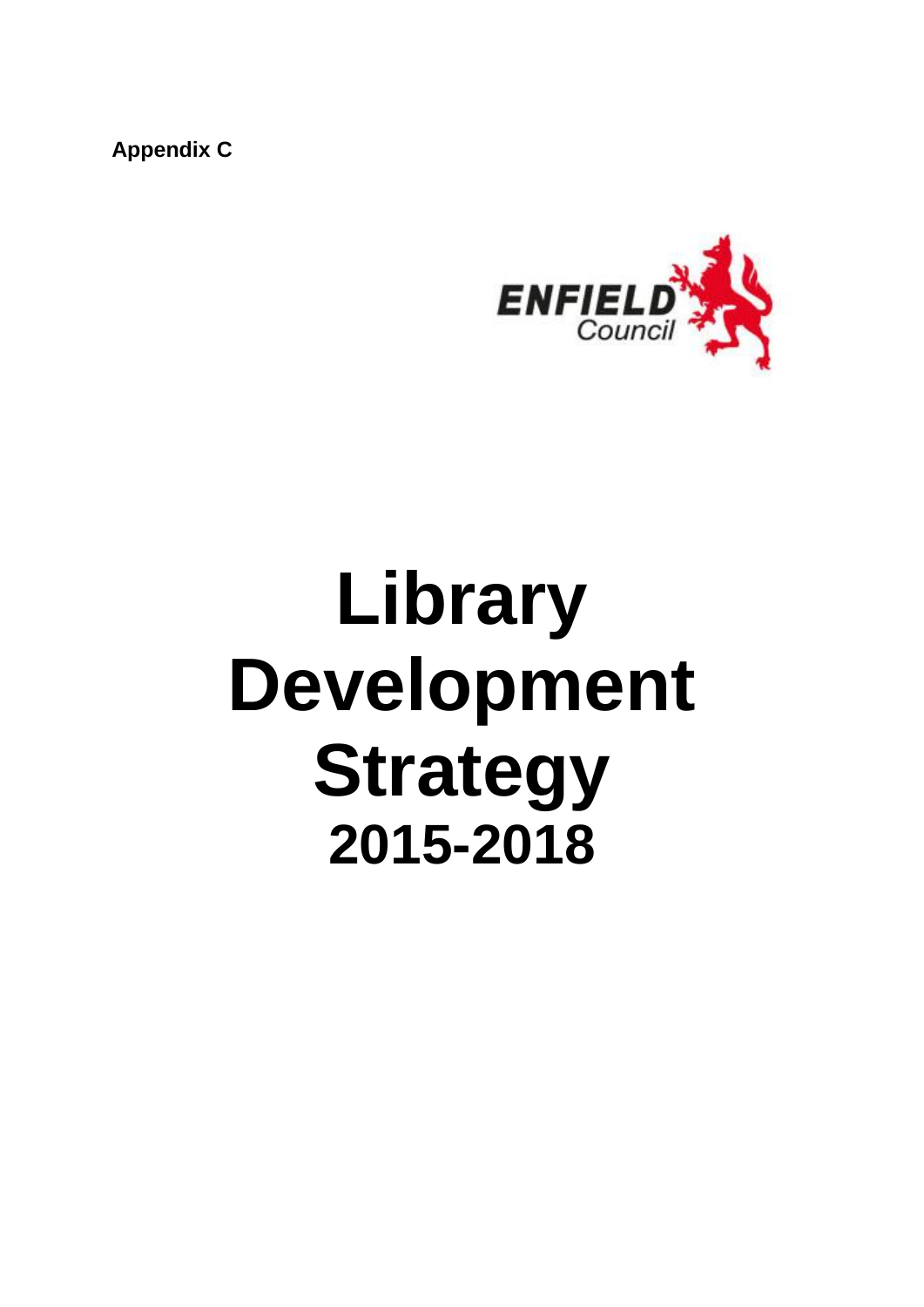# **Foreword by Councillor Ayfer Orhan, Cabinet Member for Education, Children's Services and Protection**

This Library Development Strategy sets out a clear vision for libraries over the next three years. We aim to make libraries the gateway to wider Council services, extend access by involving partner organisations and to use self service, digital resources and outreach to bring the service to a much wider community. At the same time, our libraries must continue to meet community requirements by providing high quality spaces, modern services and opening hours that suit all lifestyles.

We are one of the few councils in London who have kept all their libraries open in these tough economic times. Ours is a very successful, award winning service and we're continually improving and I am looking forward to working with other Council and partner services to build on the efficiencies already achieved and to make further changes to delivery in the future, building on the role libraries are already fulfilling in engaging with and empowering local communities.

Enfield Council is committed to a comprehensive library service that meets the needs of the community. We will continue to provide the services that are essential to any public library and have a clear vision for their future role.

With the Council needing to find £80m in savings by 2018, we know that ensuring a library service fit for the future means that change is needed to reinvigorate our libraries so they are better used within their communities and meet the demands of a new generation of library users.

This Development Strategy proposes an exciting future role for libraries which underlines their importance, the opportunities they create and ensures they remain a valued part of local life.

**Councillor Ayfer Orhan Cabinet Member for Education, Children's Services and Protection**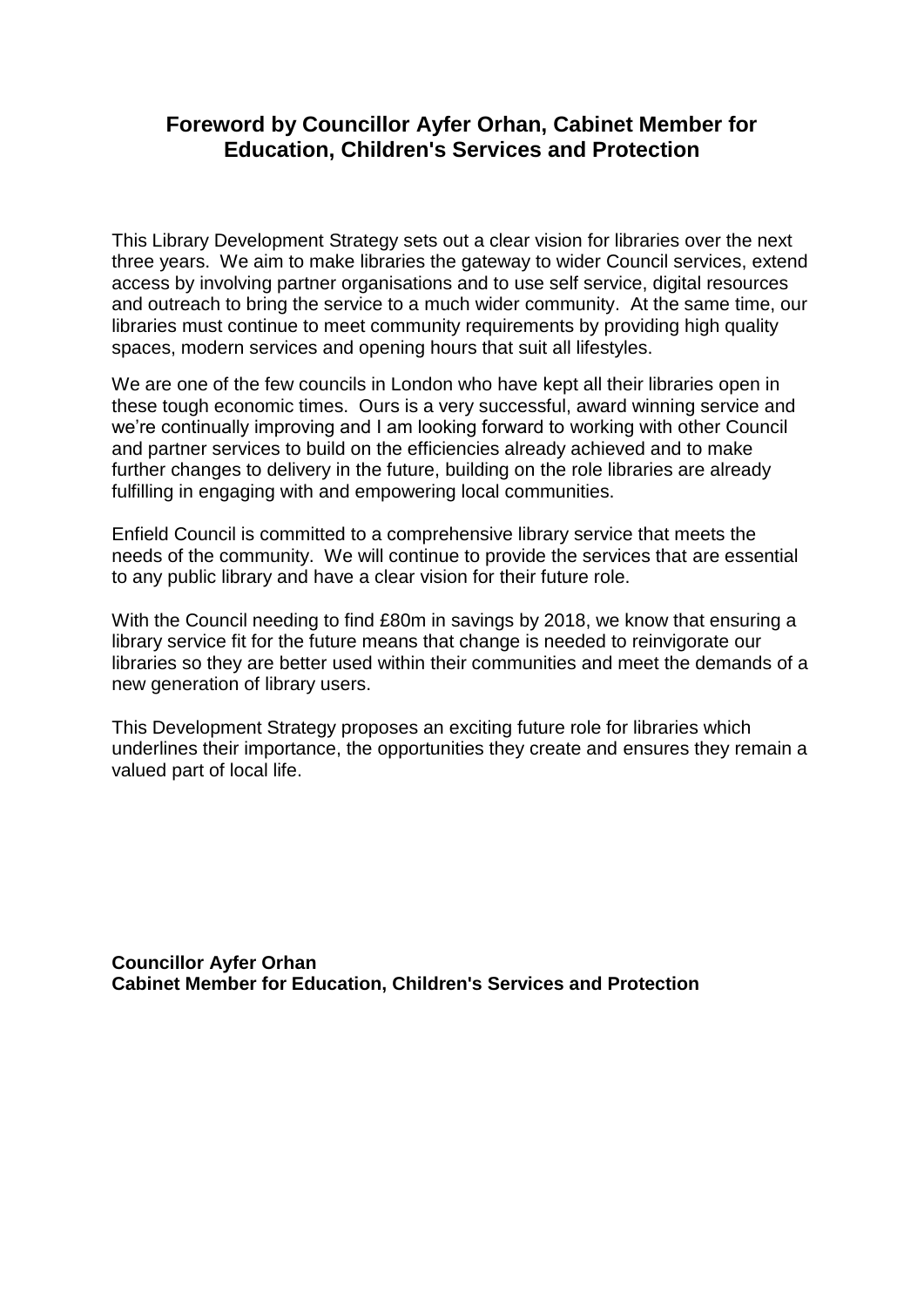# **1. Introduction**

Enfield Council regards libraries as a resource which should be at the heart of the community, linking with and improving access to other services across the Borough. This Strategy sets out the vision and ambitions for Enfield Library Service for the next three years, building on the service's current strong foundations.

Enfield's libraries have changed significantly in recent years as they have adapted to changes in local needs and expectations. People of all ages are using libraries as a place for fun and creativity for young children; quiet study; a social centre where they meet other people; finding out about local services and events; accessing the internet; and learning new skills.

In recent times there has been a significant increase in demand for digital services and access to digital facilities (wifi and PCs) with over 1.4million uses of the Council's 24 hour digital library services.

Whilst we have seen more people go online, we believe that libraries can continue to play a pivotal role in the success of local communities

# **2. Statutory and policy context**

The library Service within Enfield borough is a statutory requirement under the Public Libraries and Museums Act, 1964 which sets out the following general duty of library authorities.

*'It shall be the duty of every library authority to provide a comprehensive and efficient library service for all persons desiring to make use thereof'.*

There are no national standards for library provision but the Act and 'comprehensive and efficient' are not defined, but an authority should pay regard to:

- Securing that facilities are available for borrowing, or reference to, books and other materials sufficient in number, rang and quality to meet the general and any special requirements of both adults and children
- Encouraging both adults and children to make full use of the service

As a result, library services across the country are not all the same. Services are shaped by factors such as local policy and customer need. The core service as defined in the 1964 Public Libraries & Museums Act is now too limited. It needs to embrace the digital age. However, the principles in the Act remain relevant. The library service is needed as much as ever, but its purpose is changing.

Most recently, in December 2014, the Department for Culture, Media and Sport (DCMS) published their Independent Library Report for England which states that:

*The library does more than simply loan books. It underpins every community. It is not just a place for self-improvement, but the supplier of an infrastructure for life and learning, from babies to old age, offering support, help, education and encouraging a love of reading. Whether you wish to apply for a job, or seek housing benefit, or*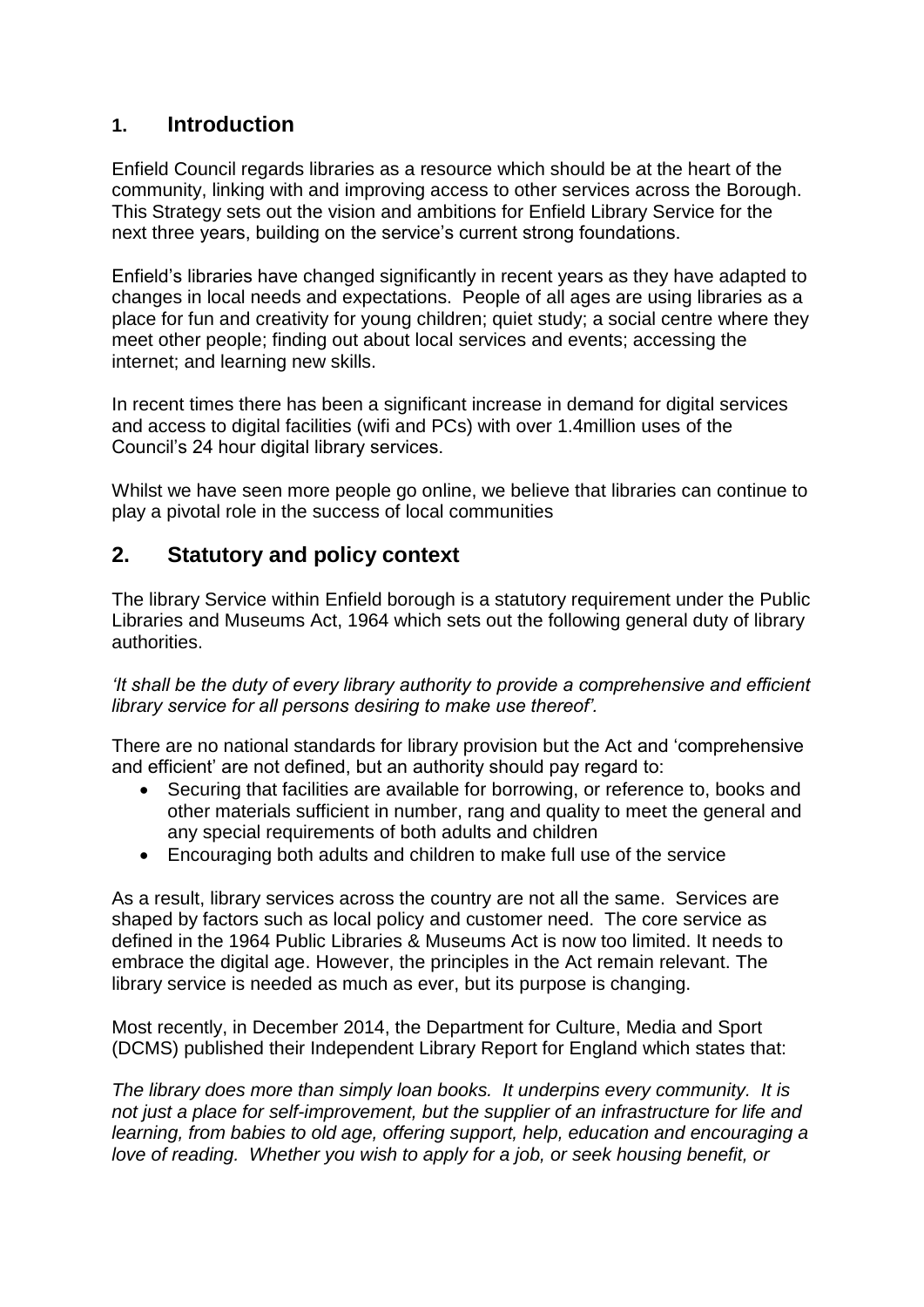*understand your pension rights or the health solutions available to you, or learn to read, the library can assist.*

Libraries are more likely to be viable when they can demonstrate their value to the widest possible groups of users. The priorities within the report reflect our own vision calling for libraries to be considered as part of the overall council service offer to communities and in particular:

- A digital network offering Wifi and improved computer facilities along with a range of digital inclusion activities
- Greater involvement by local communities in the management of library services through a variety of different models
- Facilitated access to government services such as education, welfare reform, economic growth and well being

The DCMS also states that 'local authorities should continue to have the statutory duty to provide a comprehensive and efficient service for all persons desiring to make use thereof taking into account local needs and within available resources. It is a matter for each authority to decide on what is comprehensive and efficient for their own area, to determine how much they spend on libraries and how to manage and deliver their service at local level.'

# **3. Current Position**

Enfield Libraries deliver from 17 service points, the highest in London. They are currently categorised into 4 tiers, and the service aims, through a reasonable geographic spread, to meet customer needs in their own communities as follows:

- A1 Major libraries in the 3 main shopping centres/focal points in the borough, open a minimum of 49.5 hours per week
- A2 Large libraries at 3 further strategic locations, in shopping centres or at major intersections within the borough, open 44.5 to 49.5 hours per week
- B Medium-sized libraries (4) at minor shopping centres or intermediate locations open 36 hours per week, capable of catering for most everyday reading, homework and simple information requirements
- C Small libraries (7) to meet the needs of those who cannot travel to a large or medium-sized library, in locations poorly served by public transport or cut off by major roads/railways from larger libraries.

The Council also has a mobile library, a Home Library Service and a Schools Library Service. The Mobile Library has books and a range of other materials for customers of any age who cannot easily access our other libraries. It is also a customer service point where residents can ask for help with enquiries about Enfield Council services. It is also used widely for outreach activities including the promotion of the wider service, one of promotional events and attendance at community festivals.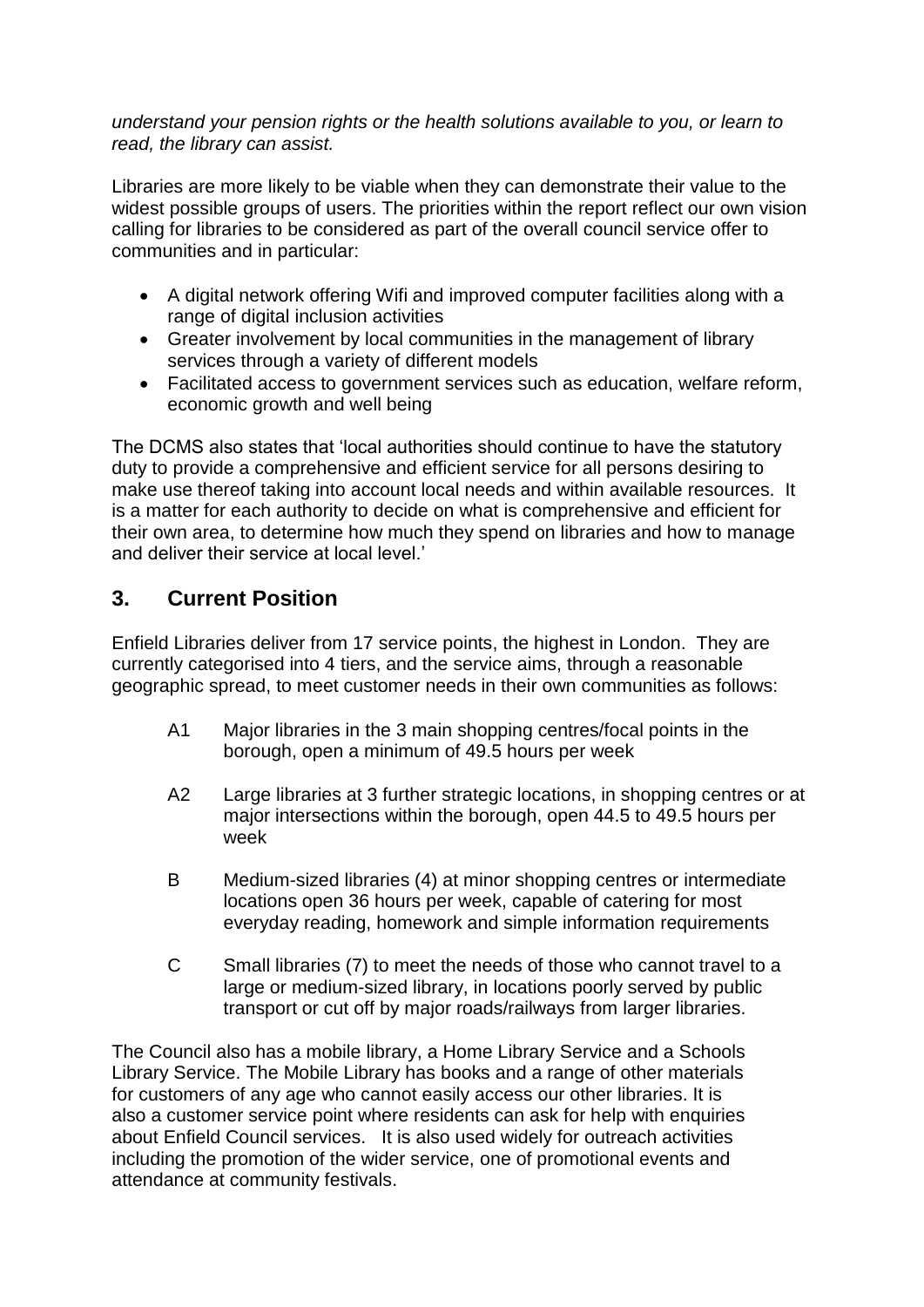The Home Library Service delivers a personalised service to customers who are unable to visit a library site or access the mobile library.

The Council also has a Schools Library Service which provides project loans to local schools. It is a Traded Service and its delivery depends upon buyback by schools under the Fair Funding process.

Enfield libraries provide direct access not only to books, audio visual material, IT and information, but also to local community events and activities. Outreach including to housebound readers, and a wide range of events and activities including the Summer Reading Challenge, under fives story times and reading groups widen our reach. All libraries have public access Wifi, public access computers are available in all libraries and our services are accessible electronically at any time from any computer with internet access, via our 24 hour online service. In addition, we offer an extensive digital library service which links up resources across London.

Since the 2012 Library Strategy was published, there have been some very exciting developments:

- In December 2014, Ordnance Unity Centre opened on the former Ordnance Road Library site. Delivered by Enfield Council in partnership with NHS North Central London, the centre includes a new library with modern up to date facilities, a GP and Dental practice as well as space for use by the local community.
- Palmers Green Library is currently closed for a year while an extensive refurbishment takes place on the existing site. Due to open in the summer of 2015, the new library will be on two floors and will offer a full range of modern, up to date services and including space for use by the local community.
- In October 2013, the Library and Museum Service achieved Customer Service Accreditation
- E4Libraries Accreditation
- New additional Museum space on first floor of the Dugdale Centre

# **4. The challenges we face**

The Council currently has 17 libraries. This is the highest in London. Many are only open for limited times and are based in older buildings which limits access and flexibility. Many face substantial repair and maintenance costs.

Our customers have changed and they have an increasing expectation of services delivered to meet their changing needs. These significant social changes can be captured as follows;

- changing user demands and expectations, including greater sophistication in delivery of retail and the growth in the range of leisure and recreational activities available
- change in work patterns, working practices and career expectations
- a greater need to address the needs of those who are socially excluded for financial or other reasons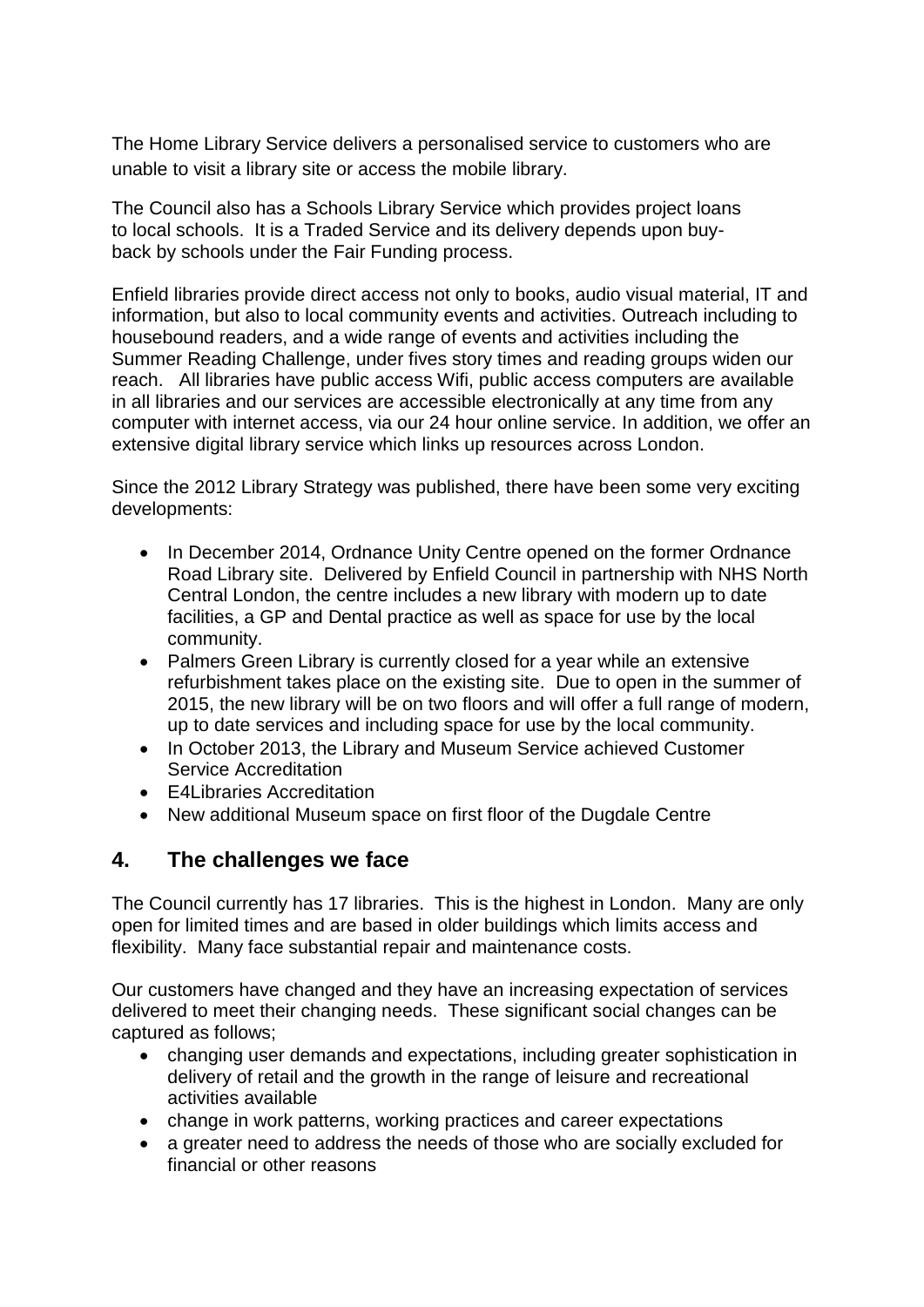- change in the cultural mix of communities
- explosive growth of ICT and other technologies

This social shift has been set against the changing context in which local government operates in particular:

- broad shift from the traditional model of the local authority as a provider towards a role as a community leader procuring and enabling service provision in partnership with others
- requirement for efficiency savings
- much greater focus on performance and performance measurement

#### **4.1 The changing role of libraries**

In line with wider council priorities the Library Service sees the main focus of modernisation to be the recognition of local libraries as gateways to wider council services in line with the wider Enfield 2017 vision. Libraries already serve as key access points, gateways to services and avenues for participation in local democracy and the ambition is to achieve wider recognition by all sectors of the community and council officers of the significant role libraries have to play in bringing local communities together.

Libraries are at the heart of the community and are natural centres for learning and access to a wide range of resources. They provide both free Internet and introductory sessions to using computers and online information. The People's Network machines are a supporting mechanism for the Council's strategy to migrate customers to more cost effective online service delivery mechanisms. In doing so they provide a significant contribution to the Council's aim to reduce barriers to access.

The Library Service employs 118 full time equivalent employees representing a range of skilled and dedicated staff who are committed to their communities and customers. However, the staffing profiles of public libraries are currently undergoing much change. The role of library staff needs to be strengthened to ensure that we have a flexible workforce in the future to respond to changing demands and situations. This greater flexibility will need to be combined with an internal development programme which will improve staff skills, empower them to deliver across a range of services and ensure that our users receive the best possible standards of service from whomever they address a request for help. All staff need to have the training that allows them to give service to the best of their ability and makes best use of their knowledge and skills and experience. This should ensure that we have the skills mix required to deliver a 21st century library service

#### **4.2 Budget**

To date, the Library Service has both delivered on required savings and improved the quality of service by:

- Implementing a simplified and less costly staffing structure including a 50% reduction in the management team
- rolling out of self-service technology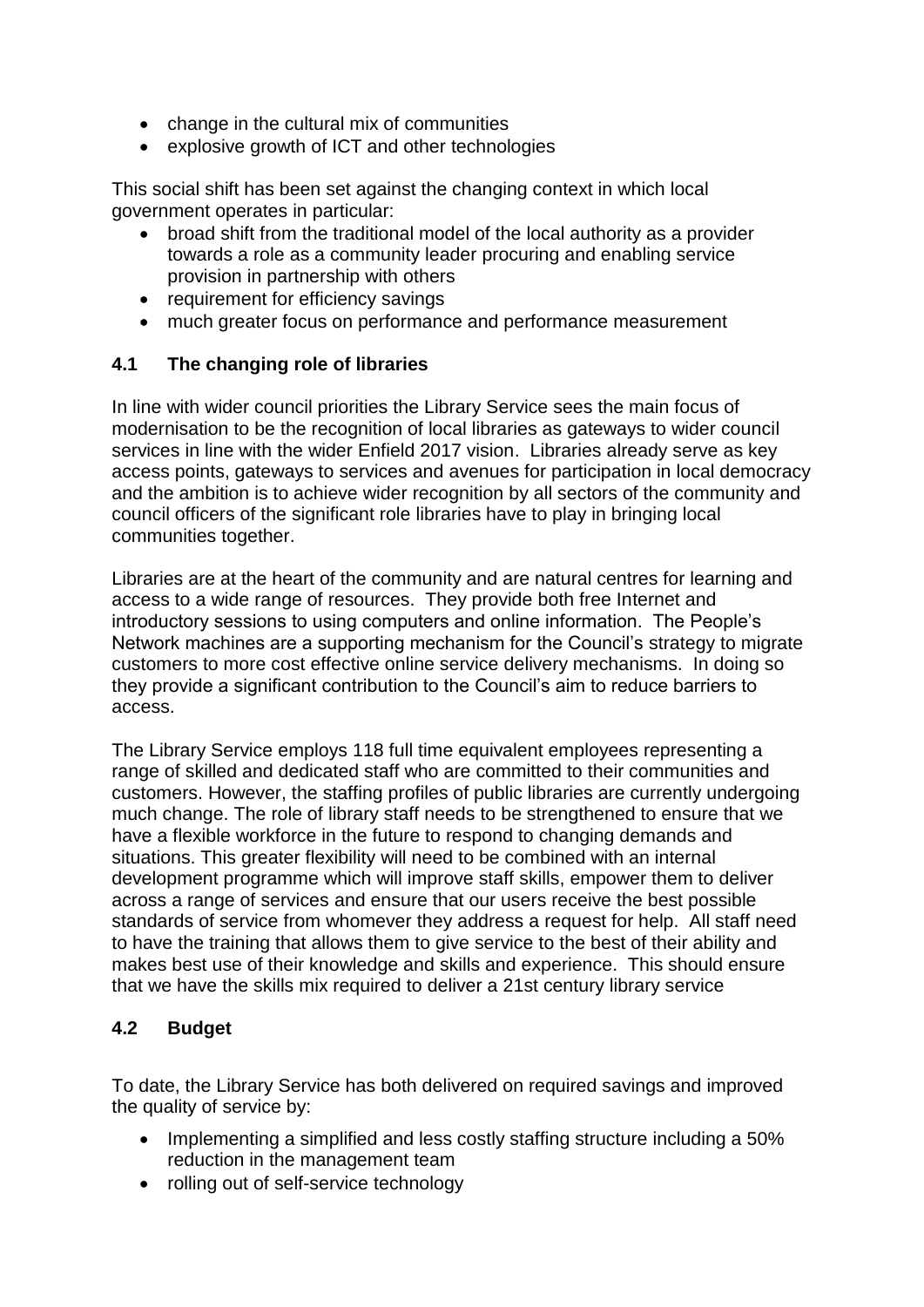- Reviewing budgets to ensure that monies are aligned to priority areas and ensure good budgetary management
- Seeking additional funding from external sources to enhance existing provision
- Developing offers to deliver services with and on behalf of other local authorities and partners
- Reviewing fees and charges to improve our ability to generate income
- Increasing investment in and usage for online resources
- The service currently brings in £514k of income each year

With the Council needing to find £80m in savings by 2018, we know that ensuring a library service fit for the future means that change is needed to reinvigorate our libraries so they are better used within their communities and meet the demands of a new generation of library users. A key priority for libraries will be to raise our profile so that we are able to work with other partners to improve local democracy, health and wellbeing, learning and public access to services.

## **4.3 Stock and services**

Books and reading for inspiration, pleasure, knowledge, and personal growth remain important but with an increase in demand for digital services and access to digital facilities we need to ensure that the provision and access to a range of resources and services meets both the needs of the communities of Enfield and represents value for money. The Council currently spends in excess of £500k per annum on its library resources.

As a Council, we recognise the need to continue to support those who cannot physically access a library. We currently provide a mobile library by a large vehicle that stops at various locations around the borough and a delivery service for homebound/ residential care homes. The mobile library vehicle is too big to visit many roads where parking/access restrictions apply and the take up is relatively small with just over 5000 adult visits last year. There are 83 adult active borrowers of the mobile library service.

Value for money is a key driver for the Council and the Library Service is keen to support the delivery of best value for local residents. Reduced operating costs need to be supported by a more flexible and responsive workforce who are keen to deliver a quality service with a more streamlined approach.

# **5. Consultation and Engagement**

# **5.1 Public Consultation**

Consultation on the options and vision ran for 13 weeks from 10 November 2014 to 6 February 2015. An independent research organisation was brought in to devise and analyse the questionnaire as well as undertake focus groups and on street interviews. The consultation documents can be viewed using the following link [http://www.enfield.gov.uk/librariesconsultation.](http://www.enfield.gov.uk/librariesconsultation)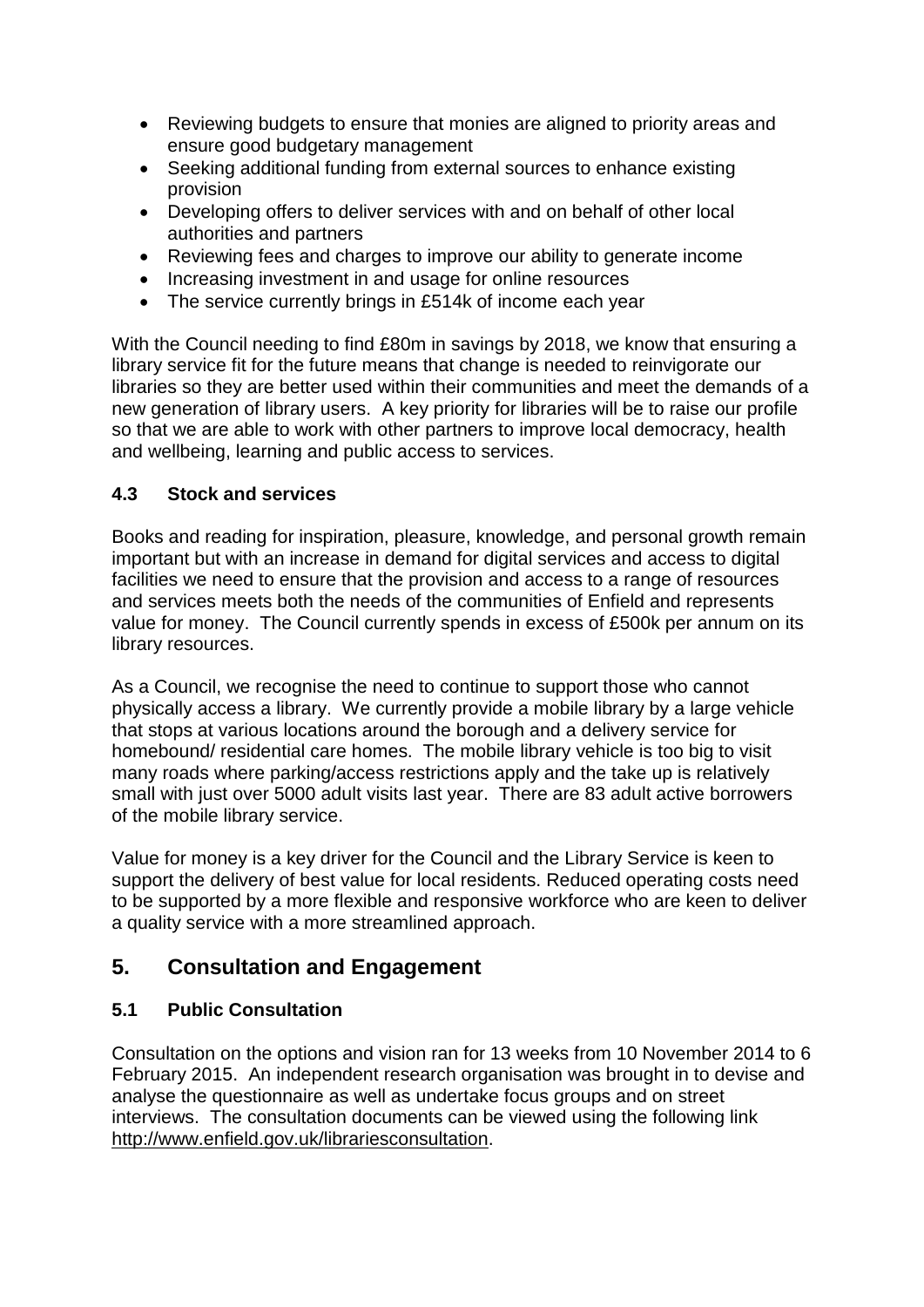Alongside 3,000 paper questionnaires distributed to libraries, the Civic Centre and community venues across the borough, the questionnaire was available on the Council's website and the link was emailed to the key representative groups such as Enfield Race Equality Council, 37 community organisations and regular bookers of community rooms. A public consultation specific email address was also set up.

The research company moderated four group discussions to explore the options for the library service in some detail. These had their full quota of participants who broadly reflected the diversity of the local population, including those from smaller communities and those not currently using the service. The four focus groups included people from the following categories:

- Ethnic groups other than 'White British'
- People without internet access at home
- People with disabilities
- Parents of schoolchildren
- Unemployed people available for work
- Parents of pre-school children
- Adults aged 60+
- Adults aged 16-24

Street surveys where undertaken specifically to try and engage those who do not currently use libraries and customers were also asked for their views in a programme of Exit surveys of library users.

A series of Press releases and adverts were undertaken in local press including the local ethnic press and neighbouring boroughs. The consultation link was sent to neighbouring boroughs – Barnet, Waltham Forest and Haringey and the members of the London Libraries Consortium (LLC) - Barking & Dagenham, Bexley, Brent, Bromley, Ealing, Hackney, Harrow, Havering, Kingston, Lewisham, Merton, Newham, Redbridge, Tower Hamlets and Waltham Forest (as part of LLC).

# **5.6 Internal & Staff Consultation**

A letter was sent to all Library and Museum staff from Councillor Ayfer Orhan asking for their contributions to the process and members of the Library Service Senior Management Team undertook briefings for all staff on the options being presented as part of the consultation. A staff specific emails was set up and the consultation was promoted to the wider Council staffing on the flat screens across various council sites and through staff matters e-newsletter.

# **5.7 Consultation responses**

In total, over 2000 people completed the questionnaire either by themselves or with an interviewer, whilst 64 took part in the focus groups. In addition to the formal consultation methods, the public made their views known more informally by talking with library staff during the period of the consultation. The full independent report is available on [http://www.enfield.gov.uk/librariesconsultation.](http://www.enfield.gov.uk/librariesconsultation)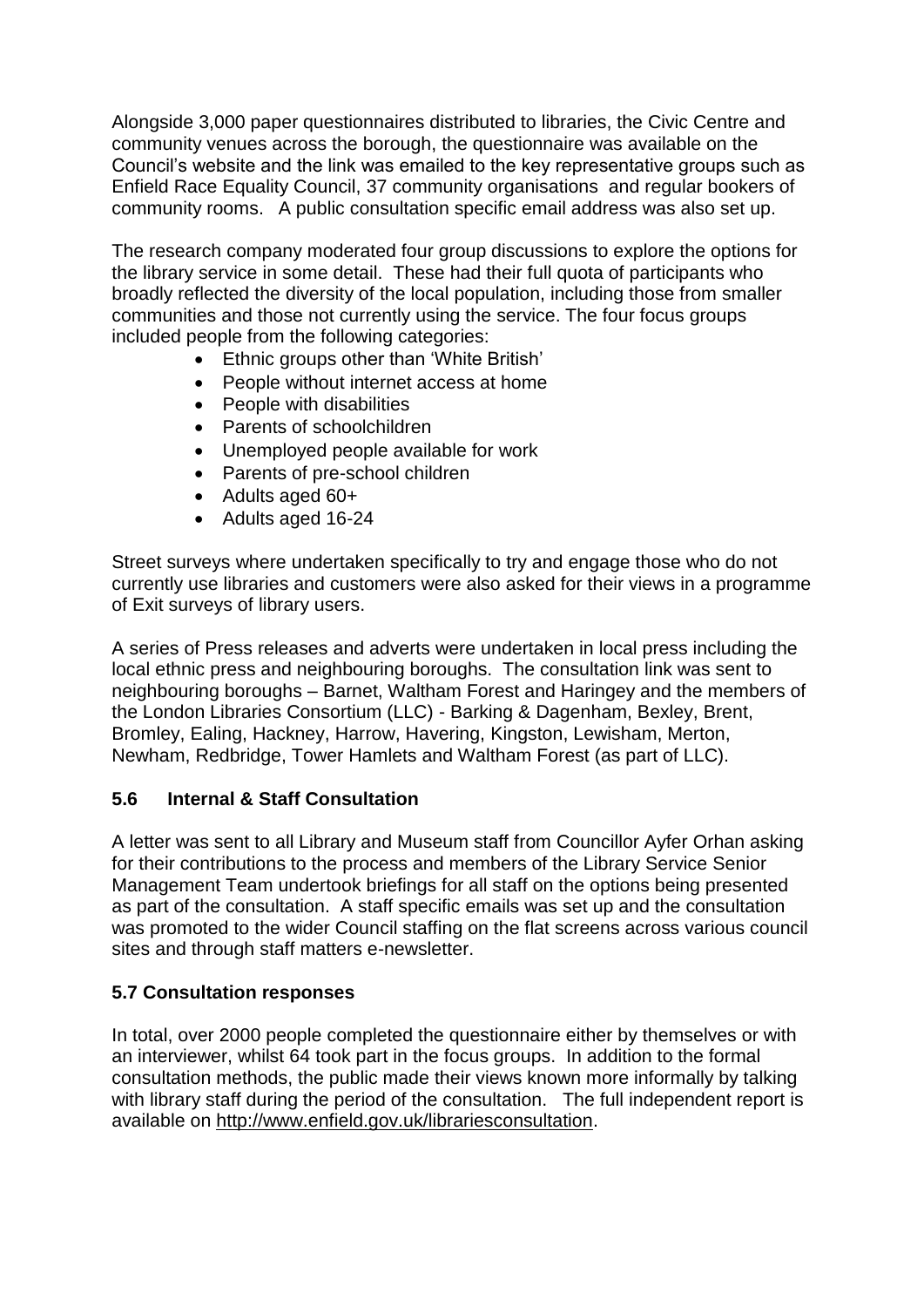This strategy is based on the preferences clearly identified in the consultation with amendments to reflect the concerns raised.

#### . **6. The Future**

Services must be delivered in future that meet national and local needs and are designed around customers. Any change must be delivered within the constraints of current resources, which are reducing. In order to bring about an improvement in libraries it must be acknowledged that provision cannot be maintained at current levels across the existing network of libraries.

Ensuring a library service fit for the future means that change is needed to reinvigorate our libraries so they are better used within their communities and meet the demands of a new generation of library users

## **6.1 Our vision for libraries**

- Supporting learning and skills through a range of learning and literacy resources with space for quiet study for teenagers and adults and a fun and creative space for young children to improve their readiness for school
- Addressing digital exclusion so that all people can benefit from going online with improved and expanded IT facilities including assistive technology and support for people who want to learn digital skills
- Outreach to build strong communities and address social exclusion with community use of facilities, reaching out to communities and people in greatest need and increased use of volunteers who will receive a programme of training and support
- A co-ordinating centre for accessing information, advice and services for a range of organisations including the Council, with support for online forms, self-service kiosks, general advice and appointments and shared facilities with other services

In order to deliver this ambitious vision, Enfield's libraries need to be in fit for purpose buildings in the right locations.

Significant investment has already been made in Enfield Town, Palmers Green and Ordnance Road libraries and Edmonton Green Library will see significant investment and be expanded to two floors with a full community access services and a large digital access suite on the ground floor and quieter space for learning upstairs. Each is ideally located for transport links and reflects the four key areas of the borough.

Set out below are the proposals for our current libraries.

#### **6.2 Flagship Libraries**

**Enfield Town**, **Edmonton Green (please see below)**, **Palmers Green** and **Ordnance Unity Centre** libraries will become flagship libraries with extended opening hours, offering the full range of services including: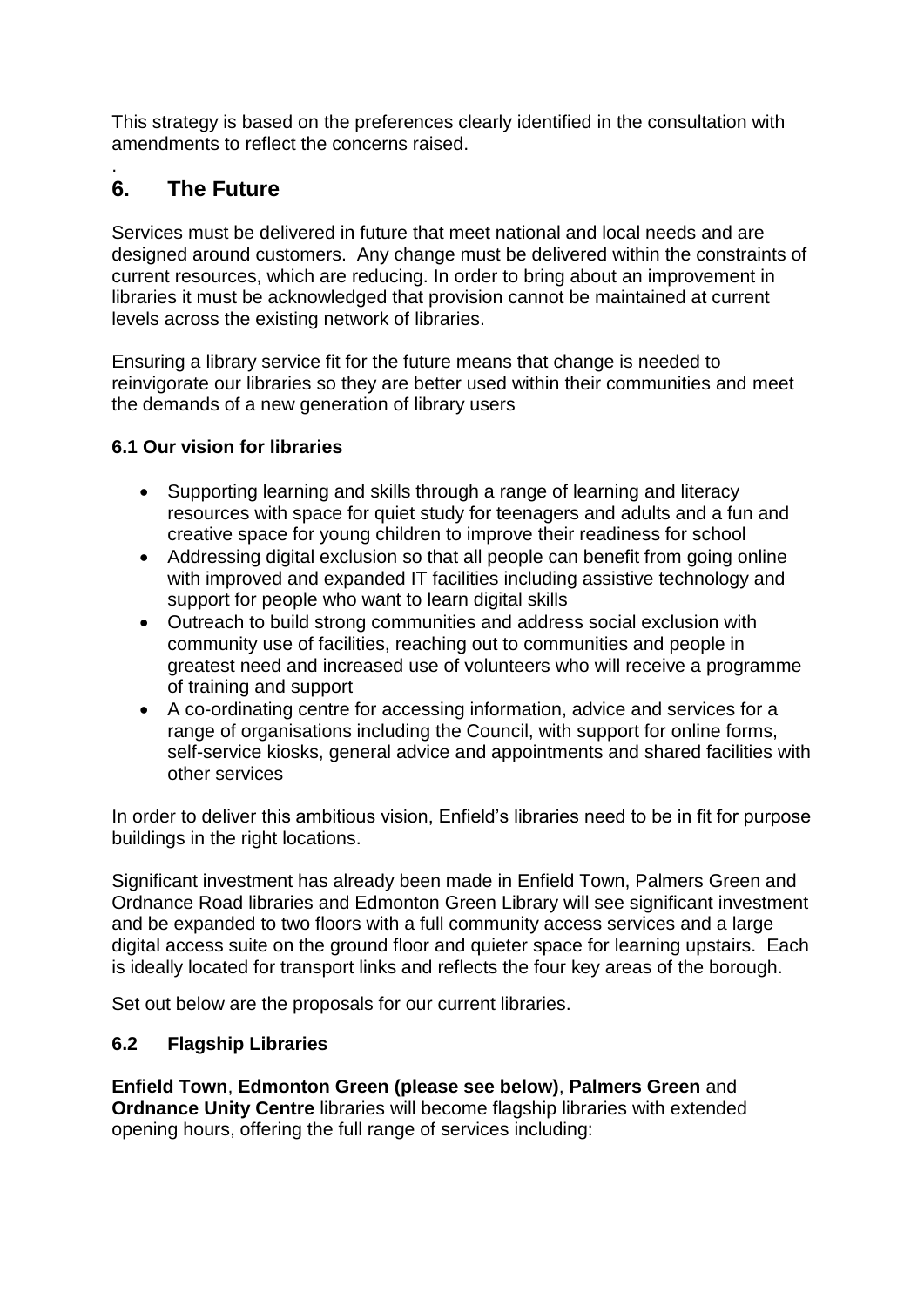- A comprehensive range of standard library resources and activities alongside digital hubs that will offer a far greater number of self-service kiosks and PCs and greater capacity wifi
- Study clubs and quiet zones for online and traditional learning activities
- Trained staff able to provide advice and support including self-scanning of evidence with video and web chat functionality to talk to officers directly and access video interpreting services
- Joining up with voluntary sector and partner organisations to support employment advice and job clubs and facilities for appointment only advice sessions to provide advice and guidance to vulnerable customers
- Training areas to support those requiring more intensive support around personal budgeting or digital access
- Business innovation advice to support the self-employed and new starters with access to business online resources
- Community space for hire
- Children's library services linked to children's centres to ensure support for families and early years learning
- More opportunities for income generation including refreshments, paid for events and activities (including children's events), review of charges and fees

The Council will trial seven days a week opening for the four flagship libraries for the first year and then review usage.

#### **6.3 Edmonton Green Library**

In order to realise the ambition for Edmonton Green, we are proposing investment in the library so that it takes over the ground and  $1<sup>st</sup>$  floors of the Edmonton Centre, with the downstairs becoming a flagship digital and customer access hub for both the council and partner organisations and the upstairs floor a large space for browsing and quiet study with the potential to book study space at busy times.

#### **6.4 Community Libraries**

**Bowes Road**, **Bullsmoor**, **John Jackson**, **Enfield Highway**, **Enfield Island Village**, **Fore Street**, **Oakwood**, **Ponders End**, **Ridge Avenue**, **Southgate Circus** and **Winchmore Hill** libraries will move to 'community libraries' where they will share the facility with other services, organisations or voluntary groups. **Angel Raynham** and **Millfield House** libraries are already part of a shared location model.

It is noted that Ponders End library is due to be re-provided as part of the Ponders End regeneration scheme

The library space will not be run by the co-located partner. The Council will continue to be responsible for the library services delivered through community libraries and the process to select the partners to share the building will ensure that it continues to support universal access to library services.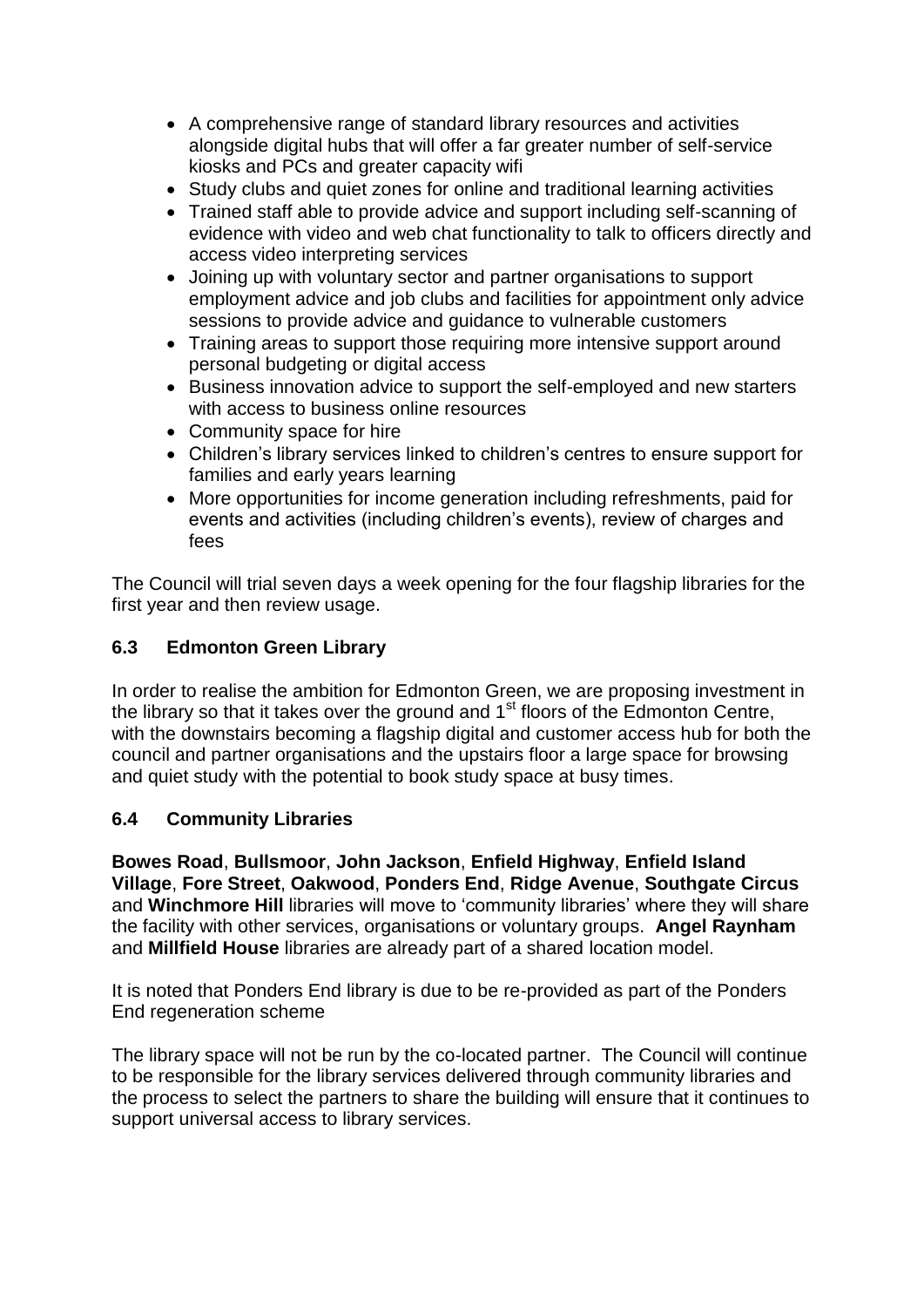In line with the Council's Asset Management Strategy, the Library Service is committed to developing new models of provision based on partnership working to ensure that our resources are used as efficiently and effectively as possible. We recognise that each site is unique and that there is no one model which will suit each library or the needs of the local community.

In response to the consultation, each community library will be tailored to local need with no 'one model fits all'. Each site offers a range of opportunities to deliver added value to the local community. As such the Council anticipates a range of different organisations operating in community libraries.

At least two community libraries will be offered to the voluntary sector in order to meet the demand for space in the borough. Early discussions have indicated that there is interest from some local organisations in sharing the space. The opportunity to co-locate with a library will be formally advertised in August 2015 with formal expressions of interest and assessment against clear criteria to follow.

The criteria used to assess the suitability of a potential partner will be based on the following:

- best fit with library principles universal access with no-one excluded directly or indirectly
- contribution to library vision as set out in section 6.1
- delivery of wider council/partnership priorities
- delivering against unmet local need
- maximise income
- costs of implementation
- delivery timescales
- sustainable partnership

If a community partner cannot be found to share the library space the Council will need to consider alternative service delivery models.

Millfield and Angel Raynham libraries are already co-located. There are no changes proposed for Millfield House. It is proposed the Council advises the school that the Angel Raynham library will no longer be staffed. This is an early years library which has been superseded by a recent redevelopment of the school library.

A clear service level agreement will be set out for each co-location partner setting out the agreed opening hours of the building and the standards of operation expected to support universal access to library services. Each community library will be supported by a community library co-ordinator, a permanent member of the library staff who will ensure training, advice and specialist support is offered to people working/volunteering in the co-located space. It is anticipated that as a minimum the following will be available:

- Access to the library system and the ability to book/reserve/renew resources and pay (using cards only)
- Pick up reserved items/return items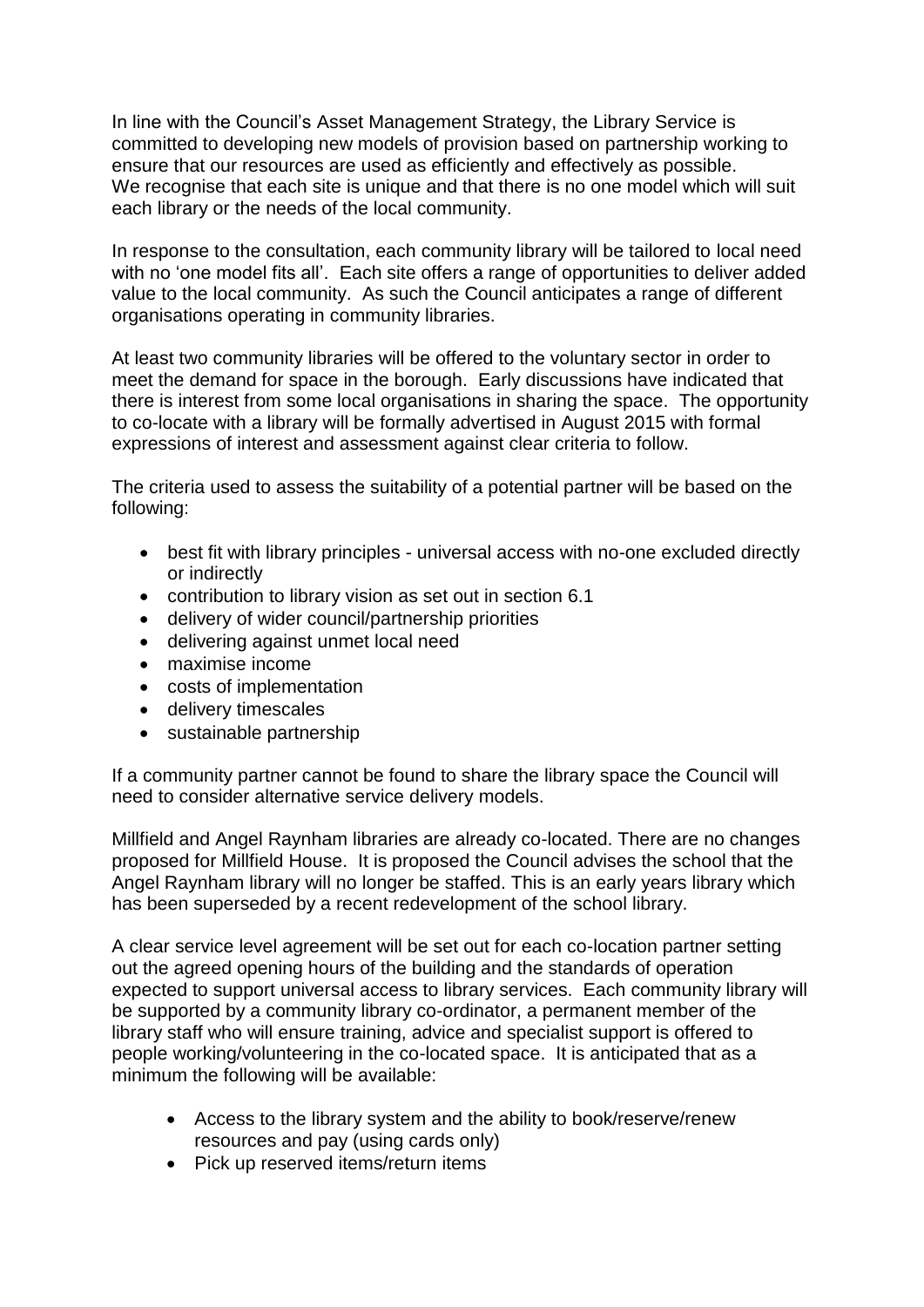- At least 2 public access PCs
- Free wifi with space for study
- A selection of quick choice resources

In their **Independent Library Report for England**, the DCMS are clear that shared facilities and community supported libraries can present a creative way to manage resources and help support the professional library workforce. Greater involvement of the community in the management of their library service will enable the local authority to better reflect the particular needs of their local area and can have a positive influence on what services are delivered, opening hours and having a sense of ownership and engagement.

#### **5.4 Outreach Services**

We will continue to support those who cannot physically access a library.

The mobile library will end with existing users (and newly identified users who cannot attend a physical library) offered an expanded Home Library Delivery Service (to include care homes) which will be supported by volunteers. Other outreach will be delivered through the following:

- Continuing to develop and promote online library services.
- Explore the development of Ipad loans for socially excluded people
- Explore premium paid for library services
- Delivering a range of community events and 'pop-up libraries' in communities with high or specific need.
- Greater partnership with children's centres
- Schools library service to support schools in accessing library services

#### **5.5 Volunteers**

In the future, there will be an increased need for the use of local volunteers to maintain service levels.

The involvement of volunteers and communities in the public library service is not new; though their role and numbers have changed over time. We will extend our use of volunteers to give local people the opportunity to become involved, influence service development, enhance what we offer, and help us connect to the communities around us.

We will ensure that all libraries continue to deliver a high quality service. Sharing with community groups or alternative services would need to have a clear business case and a purpose and ethos that is sympathetic to the core library vision and the Council's aims of fairness for all, growth and sustainability and strong communities.

A dedicated volunteer co-ordinator will recruit, train and support volunteers working within the service. Any volunteering programme will encourage local community participation and involvement by a robust recruitment drive and the implementation of a quality assured programme of training and development for all volunteers to ensure both the range and quality of our services. A clear training plan will be in place for volunteers to include equalities.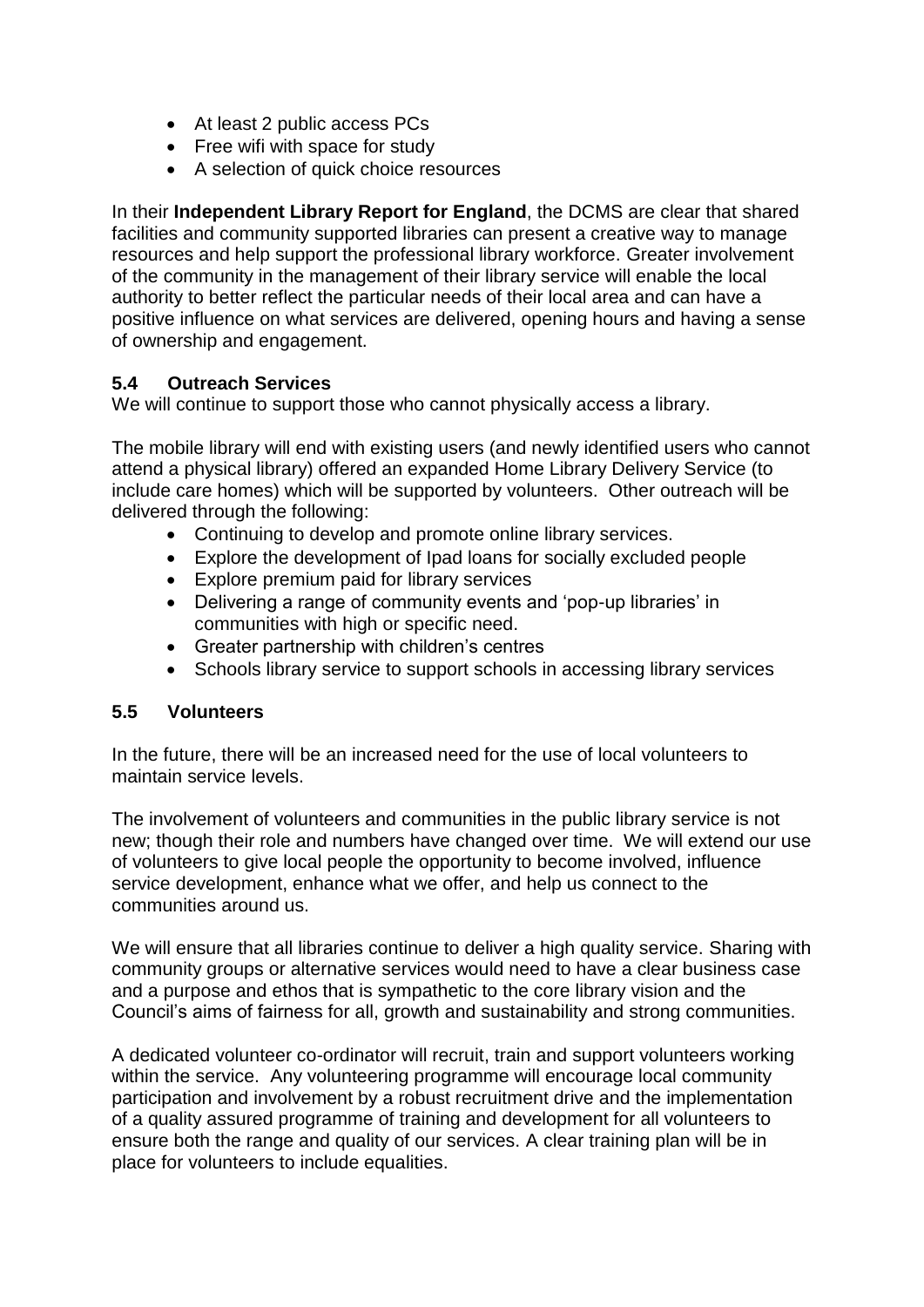#### **5.6 Resources**

The resources budget will remain in excess of £500k to ensure excellent access to new books and other resources, plus licence costs for online access to e-books and magazines etc.

The Library Service currently achieve income of around £514k from fees and charges associated with their resources, the hire of community rooms and income from sharing senior staff with other London boroughs. This also includes income from the traded Schools Library Service.

There will be an even greater focus on income generation with a review of fees and charges, premium paid for services including events and activities and other income streams such as refreshments etc and hire of facilities.

The Service will continue to improve procurement of resources (through the Central Buying Consortium and the London Libraries Consortium).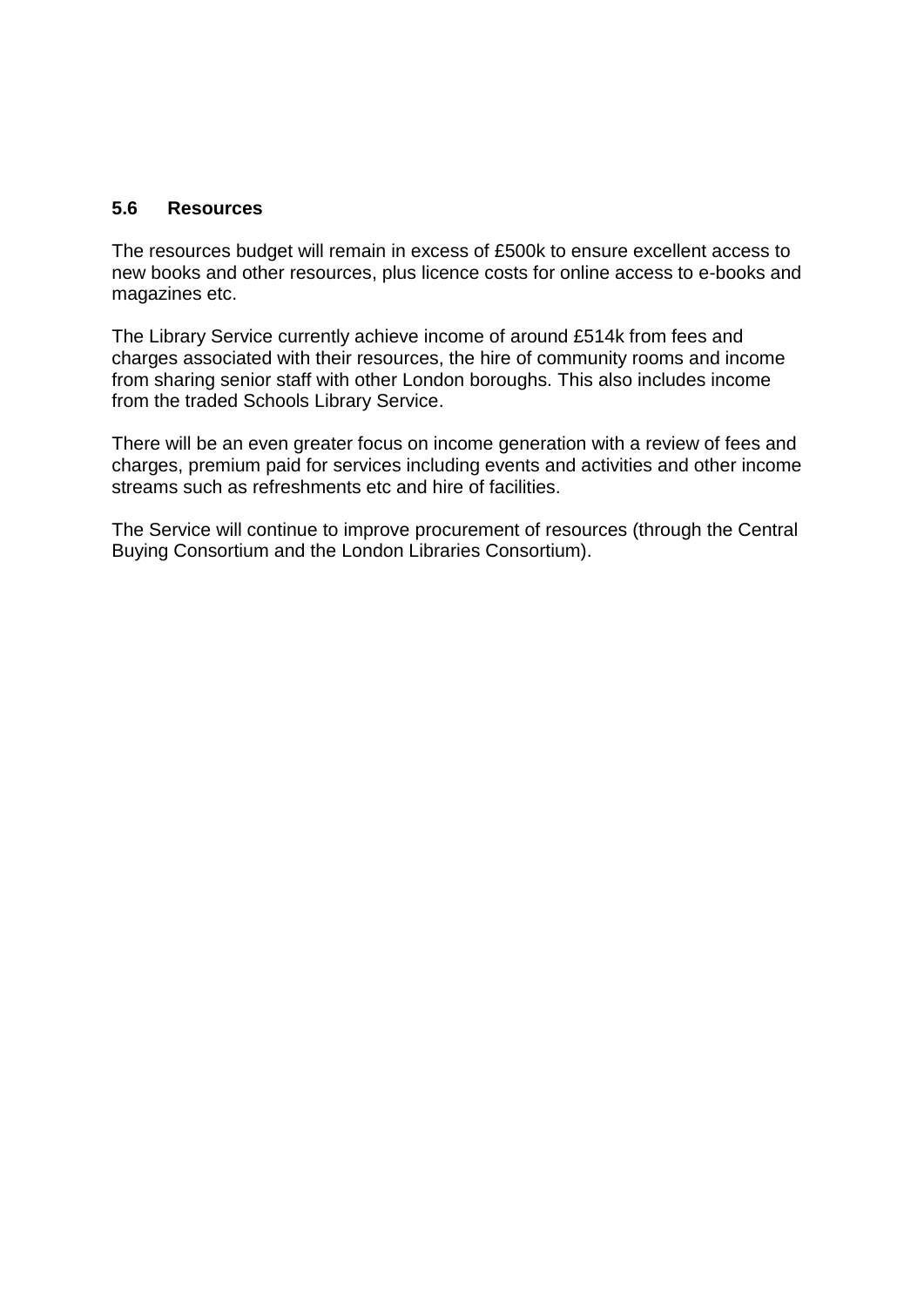# **6. Action/Implementation Plan**

| <b>Library Development Plan Actions</b>                                                                                                                               | <b>Timescale</b>               | <b>Responsibility</b>                                                 |
|-----------------------------------------------------------------------------------------------------------------------------------------------------------------------|--------------------------------|-----------------------------------------------------------------------|
|                                                                                                                                                                       |                                |                                                                       |
| Briefing sessions for library users at each of the library<br><b>sites</b>                                                                                            | July/August 2015               | <b>Head of Libraries and Museums</b>                                  |
| Agree assessment criteria and specification for each<br>community library                                                                                             | <b>July 2015</b>               | <b>Head of Libraries and Museums</b>                                  |
| Identify community libraries to be offered to the<br>voluntary sector and begin expression of interest<br>process                                                     | August 2015                    | <b>Head of Libraries and Museums</b><br>Head of Policy and Engagement |
| Develop action plan for each community library site<br>where a council, partner organisation or commercial<br>organisation has been identified as a potential partner | August 2015                    | <b>Head of Libraries and Museums</b><br><b>Property Services</b>      |
| Agree leases and service level agreements and<br>implement co-location                                                                                                | August 2015 - December<br>2016 | <b>Head of Libraries and Museums</b><br><b>Property Services</b>      |
| Redevelopment of the Edmonton Green Library                                                                                                                           | Summer 2016                    | <b>Head of Libraries and Museums</b><br><b>Property Services</b>      |
| Volunteer co-ordinator in place with a recruitment and<br>training plan in place (to include equalities)                                                              | September 2015                 | <b>Head of Libraries and Museums</b>                                  |
| Review of staffing structure and working practices                                                                                                                    | July/August 2015               | <b>Head of Libraries and Museums</b>                                  |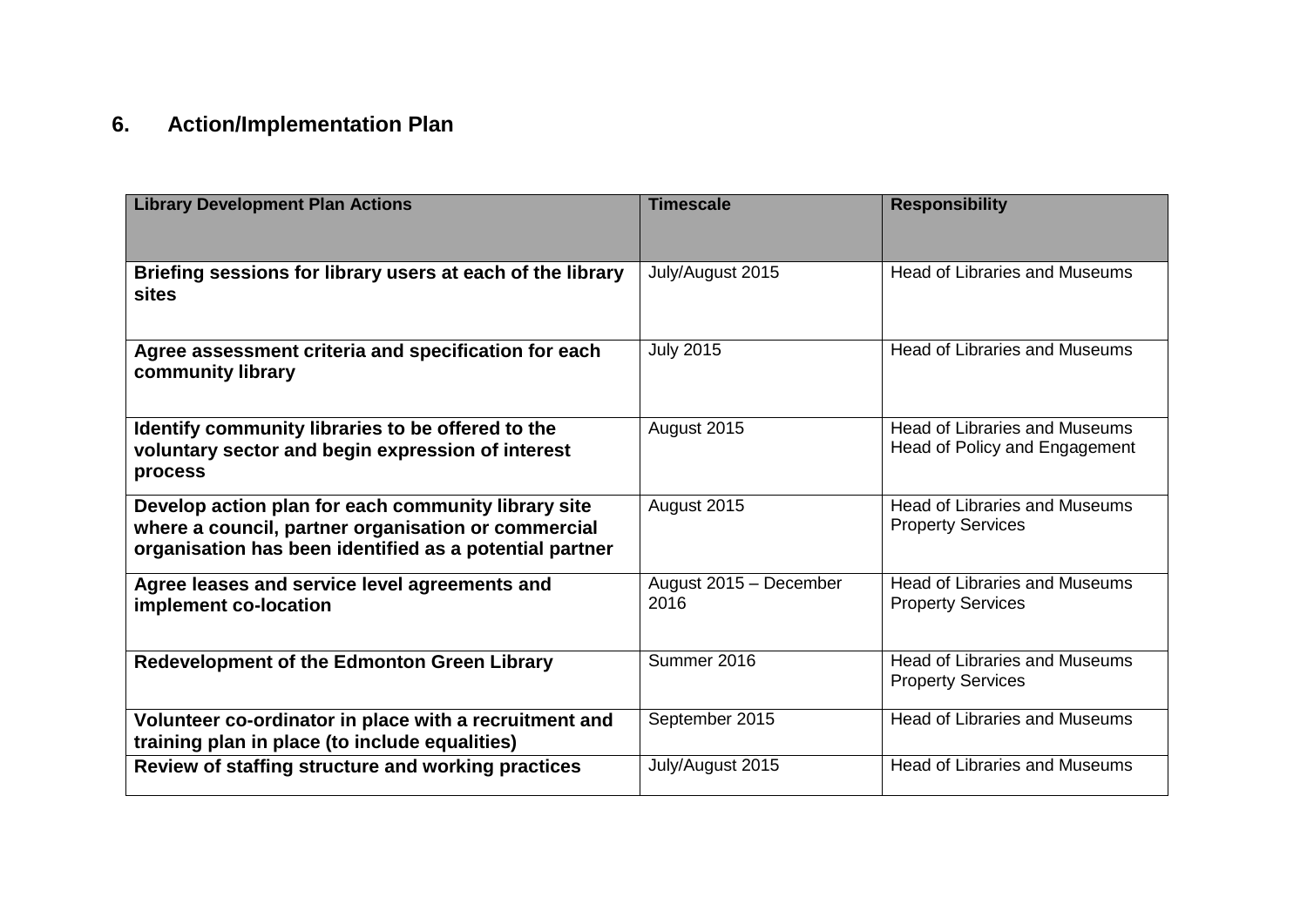| <b>Library Development Plan Actions</b>                                                                                                                                    | <b>Timescale</b>                                 | <b>Responsibility</b>                |
|----------------------------------------------------------------------------------------------------------------------------------------------------------------------------|--------------------------------------------------|--------------------------------------|
| Restructure of opening hours for flagship libraries                                                                                                                        | October 2015                                     | <b>Head of Libraries and Museums</b> |
| Implementation of study clubs and bookable study<br>spaces                                                                                                                 | Available at some libraries<br><b>June 2015</b>  | <b>Head of Libraries and Museums</b> |
| <b>Replacement of Mobile Library Service with expansion</b>                                                                                                                | December 2015                                    | <b>Head of Libraries and Museums</b> |
| of Home Library Service and use of volunteers                                                                                                                              |                                                  |                                      |
| Develop an income strategy to offer<br>enhanced and new services and maximise<br>income to the service                                                                     | September 2015                                   | <b>Head of Libraries and Museums</b> |
| Implement self-service technology and electronic<br>payment facilities at all sites to include addressing                                                                  | Aligned to community library<br>timescales above | <b>Head of Libraries and Museums</b> |
| disabled access to IT                                                                                                                                                      |                                                  |                                      |
| Review the library resource strategy to ensure<br>that the right materials are purchased in sufficient<br>quantities                                                       | August 2015                                      | <b>Head of Libraries and Museums</b> |
| Enhance information provision through the borough's<br>libraries by developing online information provision via<br>wifi, e-library and Council contact points in libraries | December 2015                                    | <b>Head of Libraries and Museums</b> |
| Develop programmes and activities to promote<br>and encourage increased use of library facilities<br>by all members of the community to include early years.               | September 2015                                   | <b>Head of Libraries and Museums</b> |
| Develop new outreach programme                                                                                                                                             | October 2015                                     | <b>Head of Libraries and Museums</b> |
|                                                                                                                                                                            |                                                  |                                      |